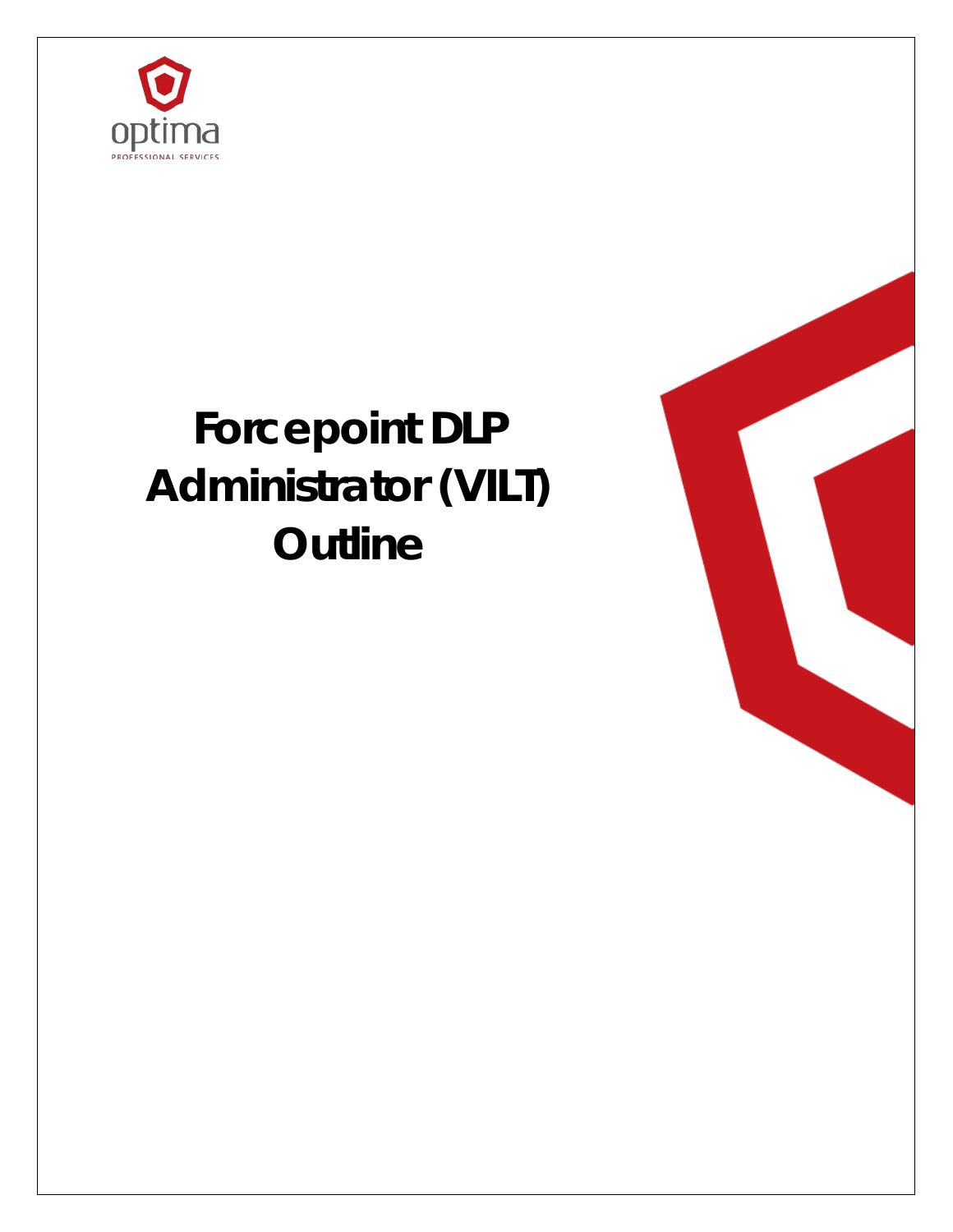

### **Forcepoint DLP**

## **Course Specifics**

#### **Intended audience:**

- End-User/Customers: System administrators, network security administrators, IT staff
- Channel Partners: Sales Engineers, consultants, implementation specialists

| Format             |      | <b>Duration</b> | <b>Prerequisites</b> | <b>Certification Requirements</b>    |
|--------------------|------|-----------------|----------------------|--------------------------------------|
| Instructor         | Led- | 3 Days          | None                 | Completion of all course sessions    |
| Training (Virtual) |      |                 |                      | Configured lab exercises             |
|                    |      |                 |                      | Certification exam (multiple choice) |

#### **Overview:**

During the three days, you will learn how to test an existing deployment, how to administer policies and reports, handle incidents and endpoints, upgrade and manage the Forcepoint DLP system. You will develop skills in creating data policies, building custom classifiers and using predefined policies, incident management, reporting, and system maintenance.

#### **Course objectives:**

- Understand simple Forcepoint DLP product deployments
- Create and use custom classifiers
- Use predefined classifiers, rules and policies.
- Manipulate incidents and reports.
- Control various channels of potential data leaks – in TCP networking, discovery and by endpoint
- Configure incident workflows using TRITON GUI or email
- Perform the backup and restore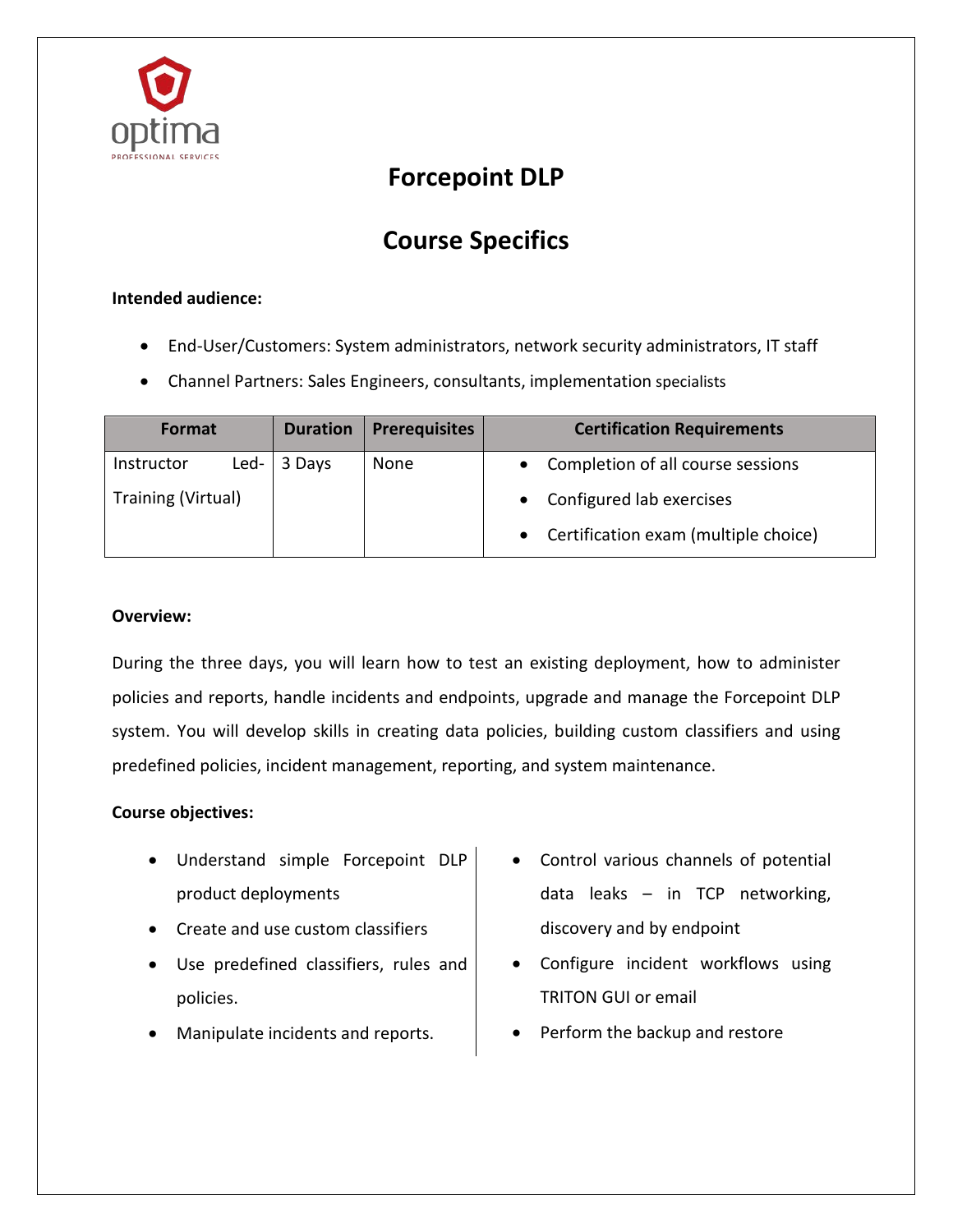

| <b>Topic 1: Forcepoint DLP Architecture</b>     | <b>Topic 2: DLP Policies</b>                       |
|-------------------------------------------------|----------------------------------------------------|
| 1) AP-DATA Product and Basic Deployment         | 1) Custom and Predefined Classifiers               |
| a) Forcepoint product overview                  | a) Key phrases and dictionaries                    |
| b) What is DLP                                  | b) Regular expressions                             |
| Simple Forcepoint DLP deployments,<br>C)        | c) File classifiers                                |
| network topology before and after               | d) Script overview. "Supporting terms" near        |
| d) Management consoles                          | sensitive data; context analysis                   |
| e) Forcepoint DLP key configurations            | e) Credit cards: PCI audit rules, CCN classifiers, |
| f) ICAP-mode Protector                          | Luhn check, prefixes (BINs)                        |
| g) Data security in cloud deployments           | f) Policy exceptions for custom LDAP groups,       |
| 2) Forcepoint DLP Components, Transaction       | domains, etc.                                      |
| Processing                                      | g) Cumulative rules (Drip DLP)                     |
| Involved<br>machines, OS, virtualization,<br>a) | 2) Fingerprinting and ML                           |
| processes                                       | a) File fingerprinting; possibly with ignored      |
| b) Load Balancing and Policy Engine Interface   | sections                                           |
| (PEI)                                           | b) Database fingerprinting                         |
| c) Processing data transactions, Policy Engine  | c) Scheduling, exporting and synchronizing         |
| (PE)                                            | fingerprints                                       |
| d) Testing DLP channels e) CLI tools to extract | d) Machine Learning                                |
| plaintext and test policies                     |                                                    |
| f) Custom logic in rule conditions              |                                                    |
| g) Testing limits of file size, large ZIPs and  |                                                    |
| timeouts.                                       |                                                    |
| <b>Topic 3: Endpoints; Discovery</b>            | <b>Topic 4: Incidents and Maintenance</b>          |
| 1) Data Endpoint                                | 1) Incidents and Reporting                         |
| a) Data Endpoint Initial setup                  |                                                    |